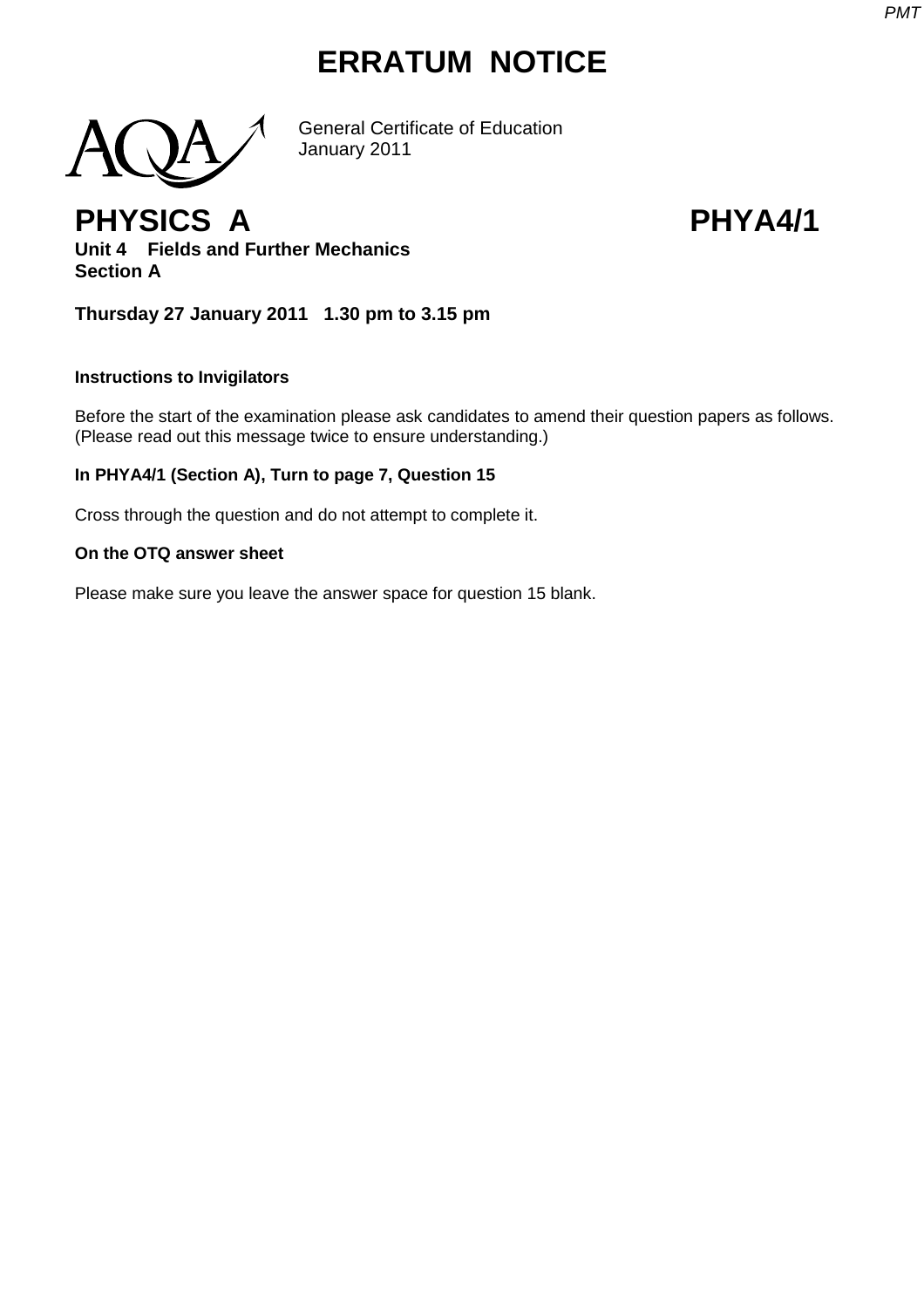| <b>Centre Number</b> |  |  | <b>Candidate Number</b> |  |  |
|----------------------|--|--|-------------------------|--|--|
| Surname              |  |  |                         |  |  |
| <b>Other Names</b>   |  |  |                         |  |  |
| Candidate Signature  |  |  |                         |  |  |



General Certificate of Education Advanced Level Examination January 2011

# **Physics A PHYA4/1**

## **Unit 4 Fields and Further Mechanics Section A**

# **Thursday 27 January 2011 1.30pm to 3.15 pm**

#### **In addition to this paper you will require:**

- an objective test answer sheet
- a black ink or black ball-point pen
- a calculator
- a question paper/answer book for Section B (enclosed).
- a Data and Formulae booklet

### **Time allowed**

• The total time for both sections of this paper is 1 hour 45 minutes. You are advised to spend approximately 45 minutes on this section.

### **Instructions**

- Use black ink or black ball-point pen. Do **not** use pencil.
- Answer **all** questions in this section.
- For each question there are four responses. When you have selected the response which you think is the most appropriate answer to a question, mark this response on your answer sheet.
- Mark all responses as instructed on your answer sheet. If you wish to change your answer to a question, follow the instructions on your answer sheet.
- Do all rough work in this book **not** on the answer sheet.

### **Information**

- The maximum mark for this section is 25.
- All questions in Section A carry equal marks. No deductions will be made for incorrect answers.
- A *Data and Formulae Booklet* is provided as a loose insert.
- The question paper/answer book for Section B is enclosed within this question paper.

# wmp/Jan11/PHYA4/1  $\blacksquare$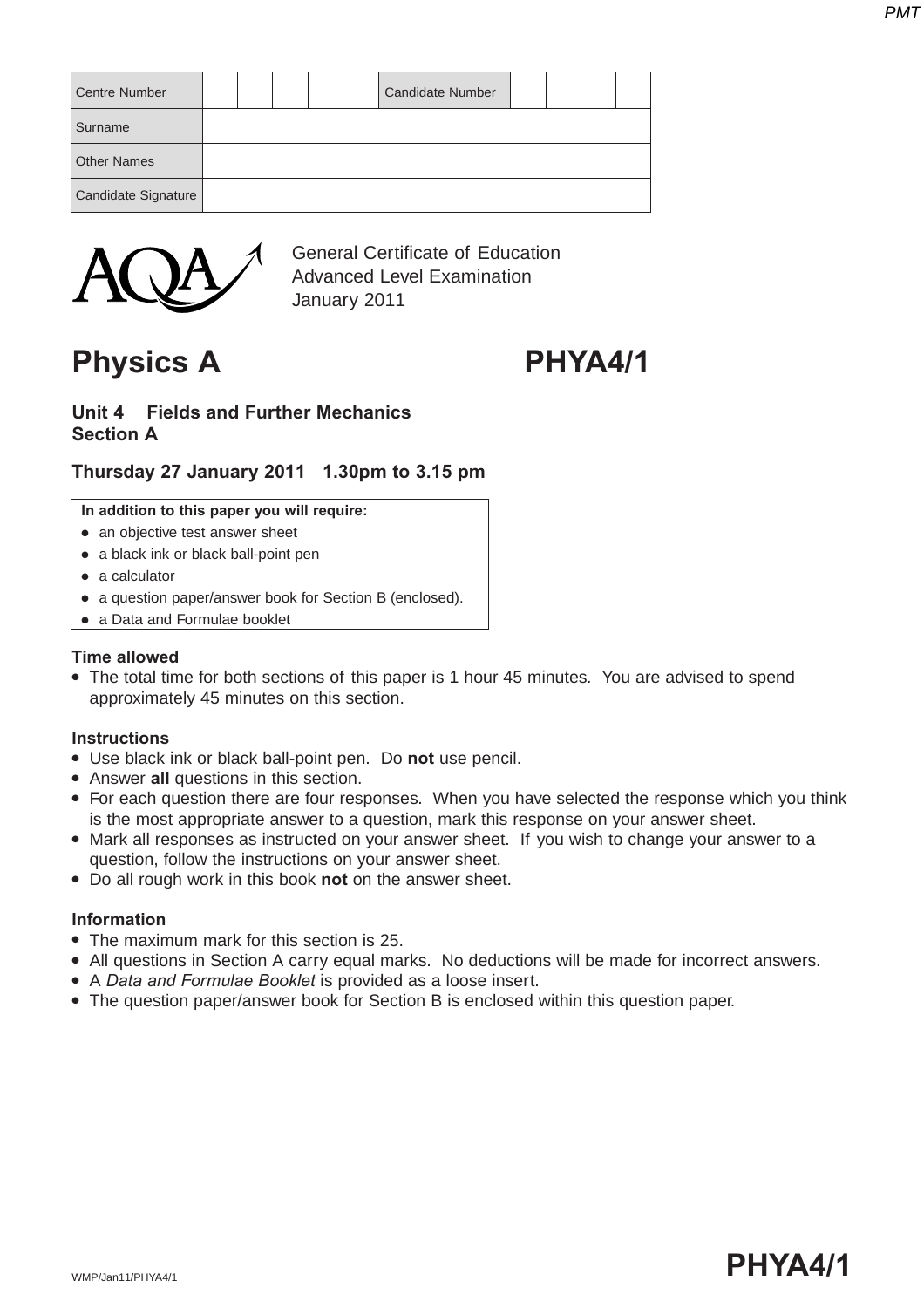

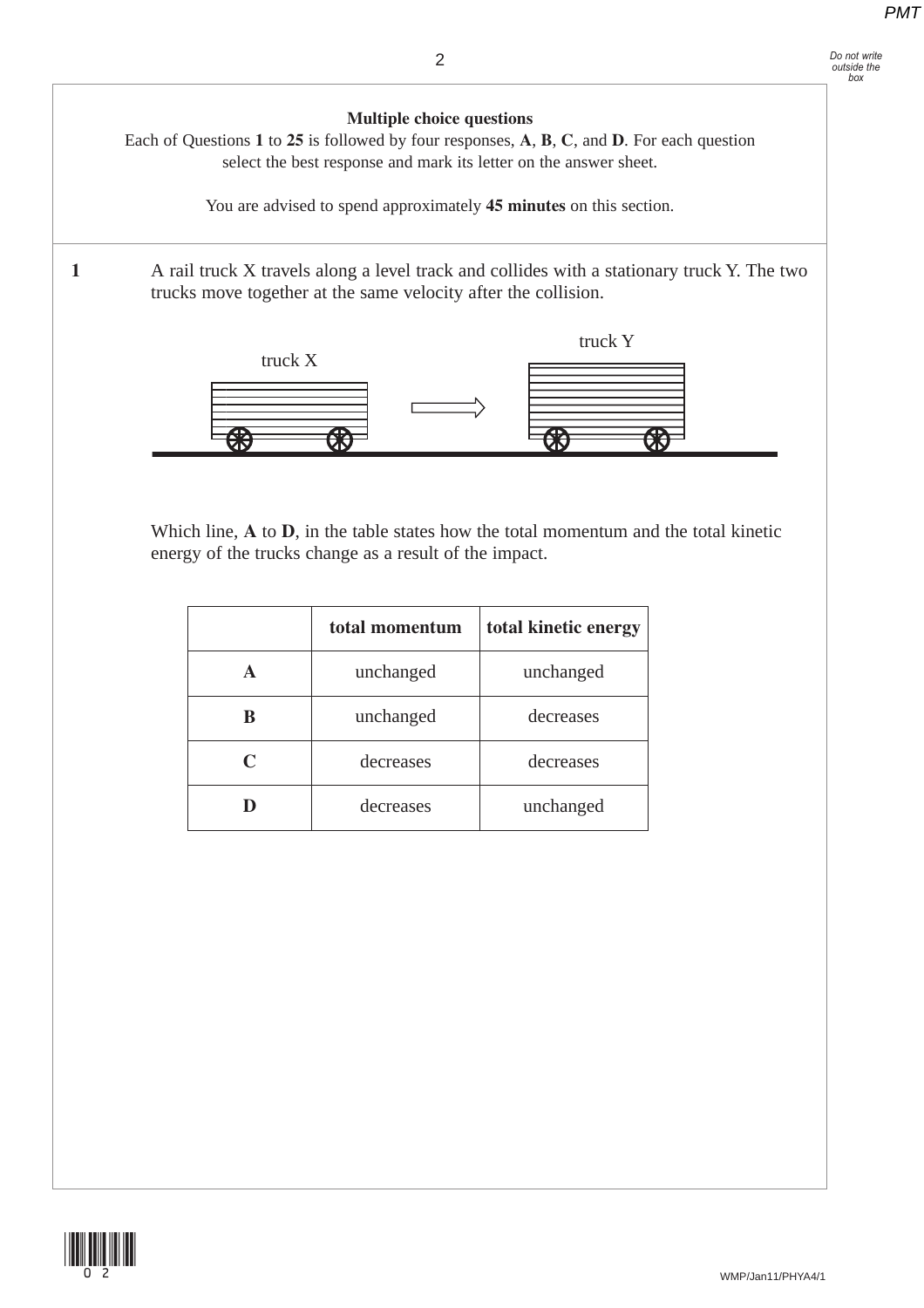**2** The diagram shows a disc of diameter 120mm that can turn about an axis through its centre.



The disc is turned through an angle of  $30^{\circ}$  in 20 ms. What is the average speed of a point on the edge of the disc during this time?

- **A**  $0.5\pi \text{ m s}^{-1}$
- **B**  $\pi$ m s<sup>-1</sup>
- **C**  $1.5πms^{-1}$
- **D**  $2πms^{-1}$

**3** A particle of mass *m* moves in a circle of radius *r* at a uniform speed with frequency *f*. What is the kinetic energy of the particle?



$$
D \quad 4\pi^2 m f^2 r^2
$$

 **4** Which one of the following graphs shows how the acceleration, *a*, of a body moving with simple harmonic motion varies with its displacement, *x*?





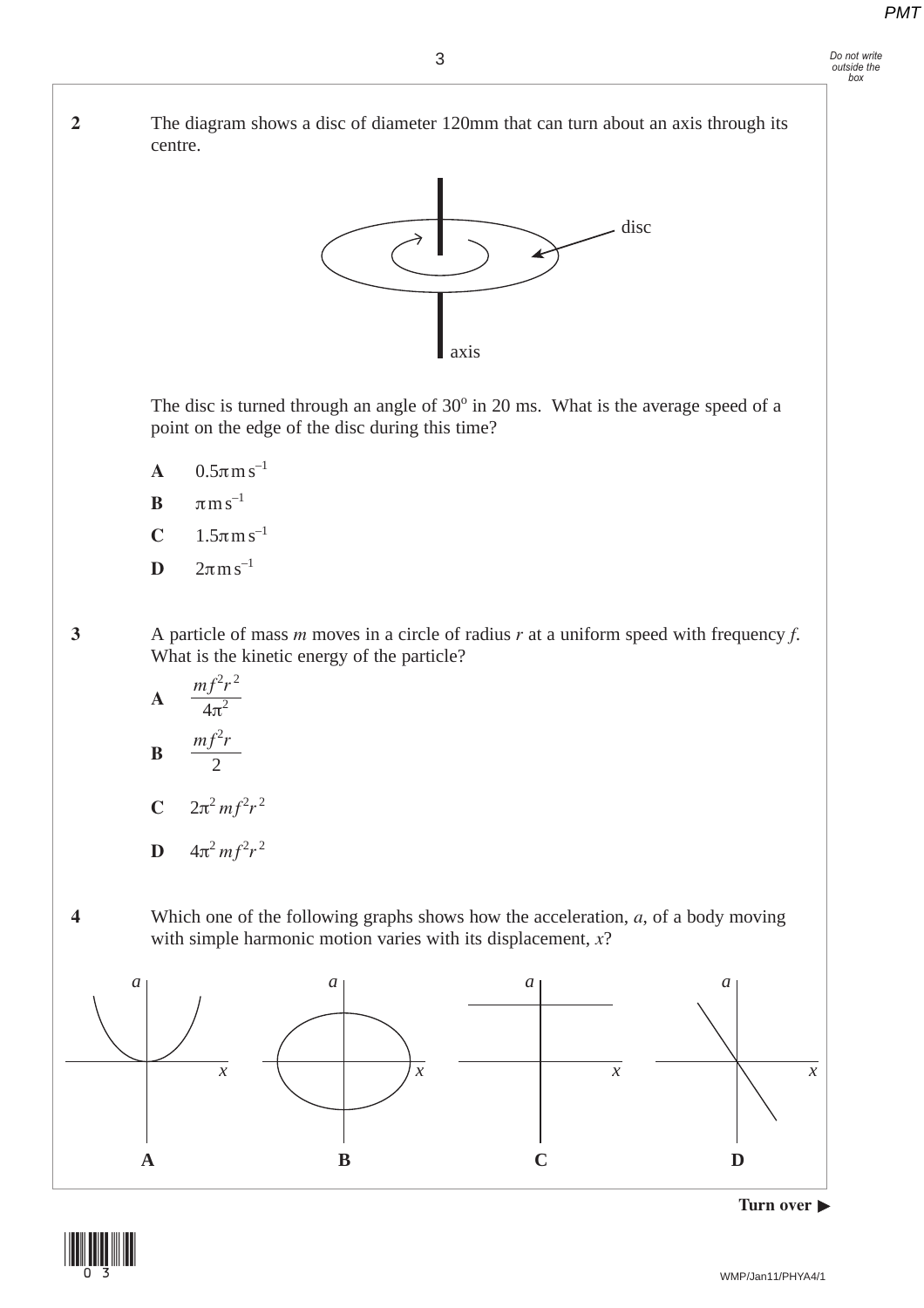**5** A body moves with simple harmonic motion of amplitude *A* and frequency  $\frac{b}{2}$ . 2π *b*

What is the magnitude of the acceleration when the body is at maximum displacement?

**A** zero

**B**  $4\pi^2Ab^2$ 

$$
\begin{array}{cc}\n\textbf{C} & A b^2 \\
\textbf{D} & \frac{4\pi^2 A}{b^2}\n\end{array}
$$

 **6** An object oscillating in simple harmonic motion has a time period *T*. The first graph shows how its displacement varies with time. Which of the subsequent graphs, **A** to **D**, show how the kinetic energy,  $E_k$ , of the object varies with time?



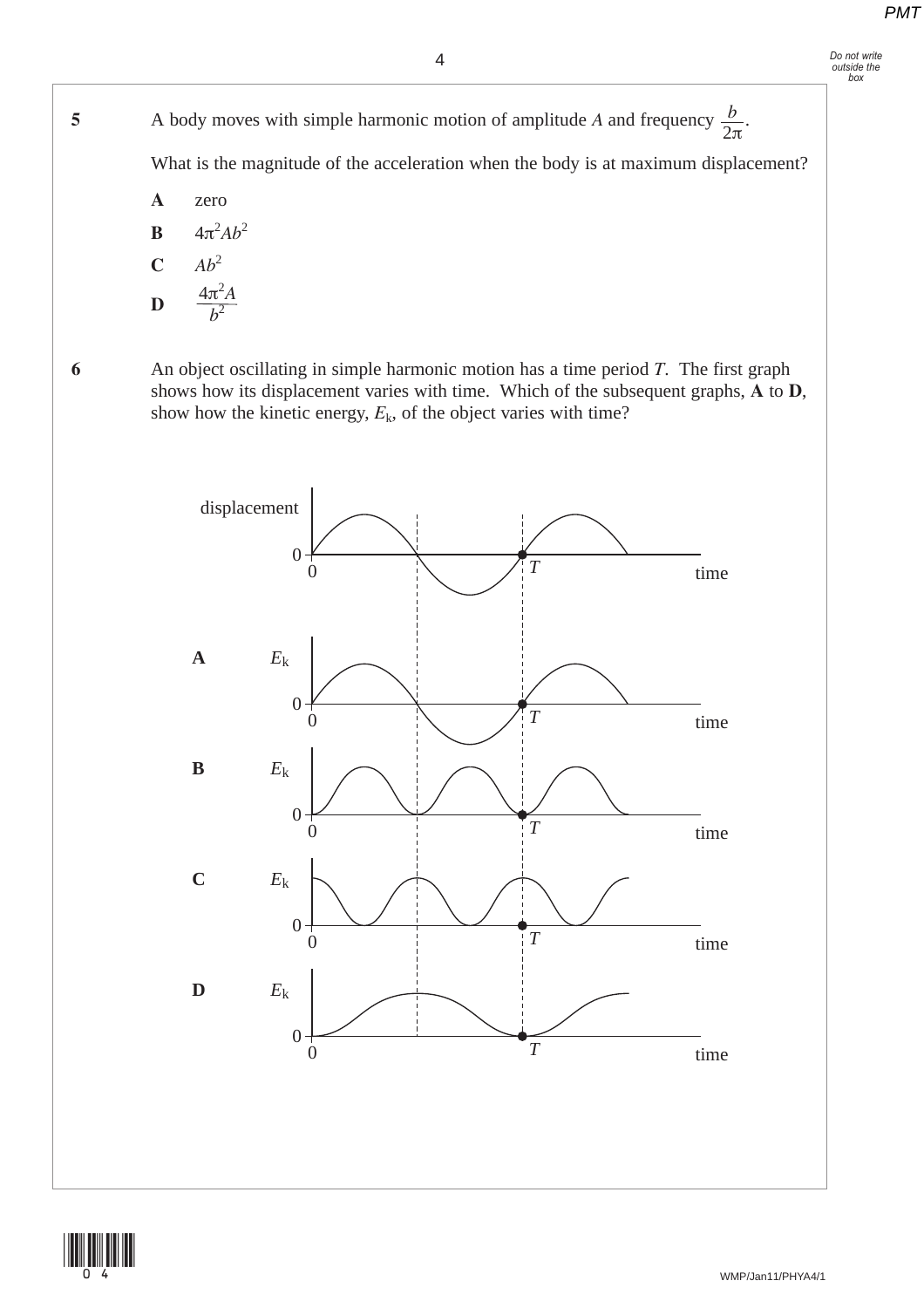**7** The period of vertical oscillation of a mass-spring system is *T* when the spring carries a mass of 1.00 kg. What mass should be added to the 1.00 kg if the period is to be increased to 1.50 *T* ?

- **<sup>A</sup>** 0.25kg
- **<sup>B</sup>** 1.00kg
- **<sup>C</sup>** 1.25kg
- **D** 2.00kg

**8** The gravitational force between two uniform spheres is  $3.1 \times 10^{-9}$  N when the distance between their centres is 150 mm. If the mass of one sphere is 2.5 kg, what is the mass of the other?

- **A** 0.043kg
- **B** 0.42kg
- **C** 2.8kg
- **D** 4.1kg

 **9** The diagram shows two point masses each of mass *<sup>m</sup>* separated by a distance 2*r.*



What is the value of the gravitational field strength at the mid-point, P, between the two masses?

 **A B C**  $\overline{r^2}$ 4*Gm*  $r^2$ 2*Gm*  $2r^2$ *Gm*

 **D** zero



**Turn over**  $\blacktriangleright$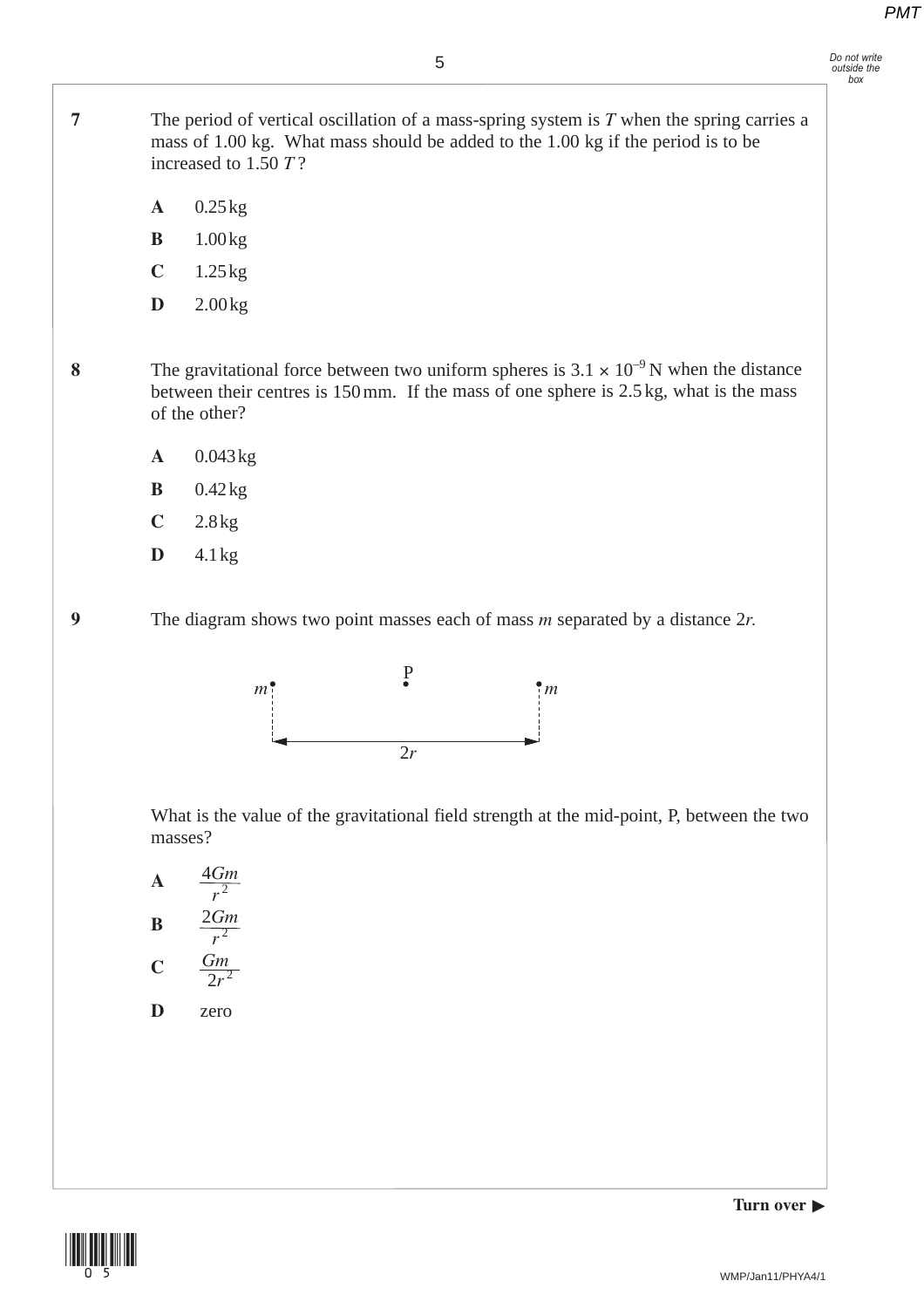*Do not write outside the box*

**10** The diagram shows two positions, **X** and **Y**, on the Earth's surface. **X Y** sea level

> Which line, **A** to **D**, in the table gives correct comparisons at **X** and **Y** for gravitational potential and angular velocity?

|   | gravitational potential at X<br>compared with Y | angular velocity at X<br>compared with Y |
|---|-------------------------------------------------|------------------------------------------|
|   | greater                                         | greater                                  |
| B | greater                                         | same                                     |
|   | greater                                         | smaller                                  |
|   | same                                            | same                                     |

**11** What would the period of rotation of the Earth need to be if objects at the equator were to appear weightless?

radius of Earth =  $6.4 \times 10^6$  m

- **A**  $4.5 \times 10^{-2}$  hours
- **B** 1.4 hours
- **C** 24 hours
- **D** 160 hours

**12** As a comet orbits the Sun the distance between the comet and the Sun continually changes. As the comet moves towards the Sun this distance reaches a minimum value. Which one of the following statements is **incorrect** as the comet approaches this minimum distance?

- **A** The potential energy of the comet increases.
- **B** The gravitational force acting on the comet increases.
- **C** The direction of the gravitational force acting on the comet changes.
- **D** The kinetic energy of the comet increases.

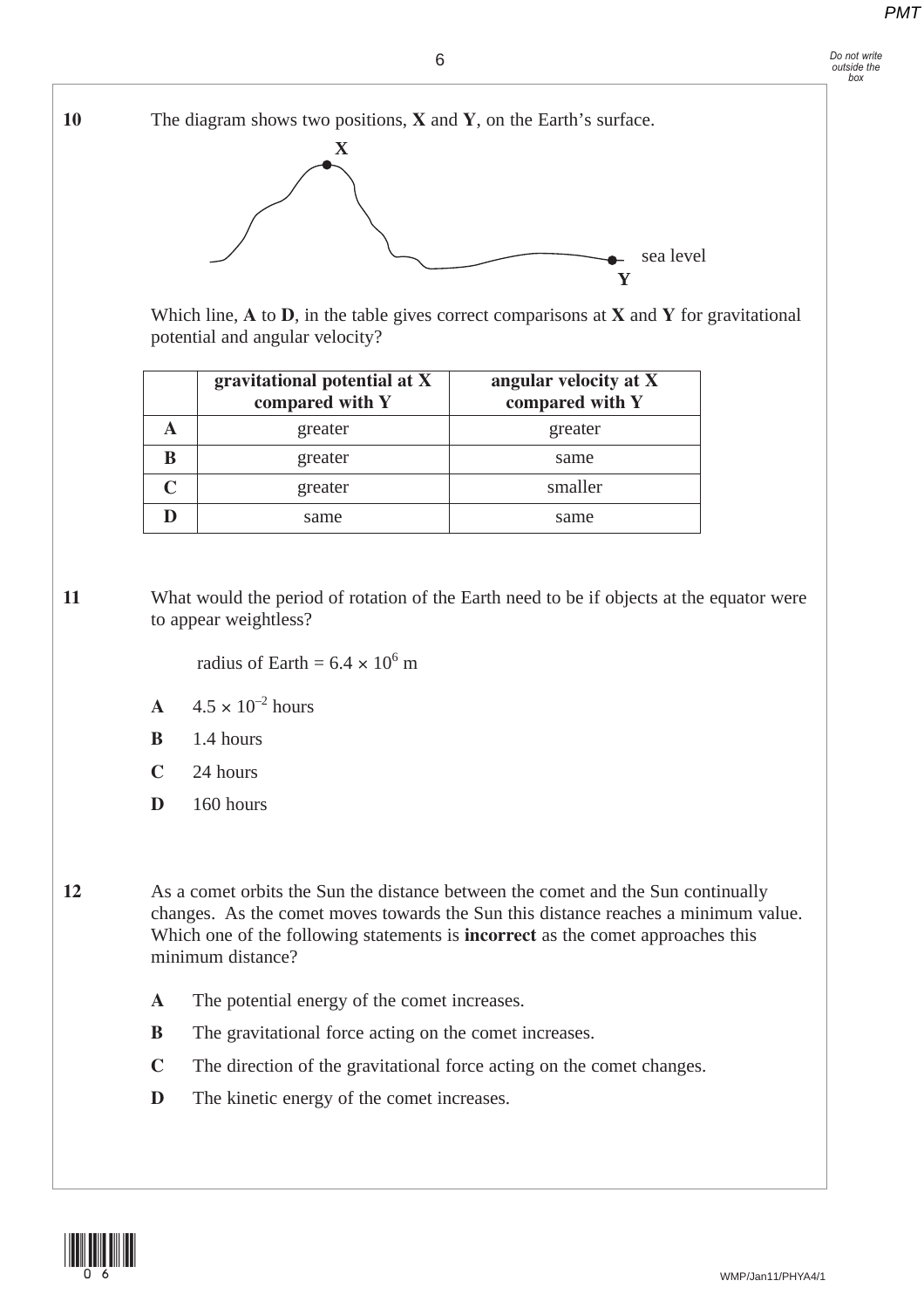*Do not write outside the box*

**13** The repulsive force between two small negative charges separated by a distance *r* is *F*. What is the force between the charges when the separation is reduced to  $\frac{1}{2}$ ? **A B C** 3*F* **D** 9*F* **14** What is the acceleration of an electron at a point in an electric field where the field 3 *r* 9 *F* 3 *F*

**A**  $1.2 \times 10^6$  m s<sup>-2</sup>

strength is  $1.5 \times 10^5$  Vm<sup>-1</sup>?

- **B**  $1.4 \times 10^{13} \text{ m s}^{-2}$
- **C**  $2.7 \times 10^{15} \text{ m s}^{-2}$
- **D**  $2.6 \times 10^{16}$  m s<sup>-2</sup>

**15** At a distance *R* from a fixed charge, the electric field strength is *E* and the electric potential is *V*. Which line, **A** to **D**, in the table gives the electric field strength and electric potential at a distance 2*R* from the charge?

|             | electric field<br>strength | electric<br>potential              |
|-------------|----------------------------|------------------------------------|
| A           | $rac{E}{2}$                |                                    |
| B           | $rac{E}{2}$                | $\boldsymbol{V}$<br>$\overline{2}$ |
| $\mathbf C$ | E                          | $\overline{2}$                     |
| D           | E                          |                                    |

16 Two protons are  $1.0 \times 10^{-14}$ m apart. Approximately how many times is the electrostatic force between them greater than the gravitational force between them? (Use the Data and Formulae booklet)

- $A = 10^{23}$
- **B**  $10^{30}$
- $C = 10^{36}$
- $D = 10^{42}$



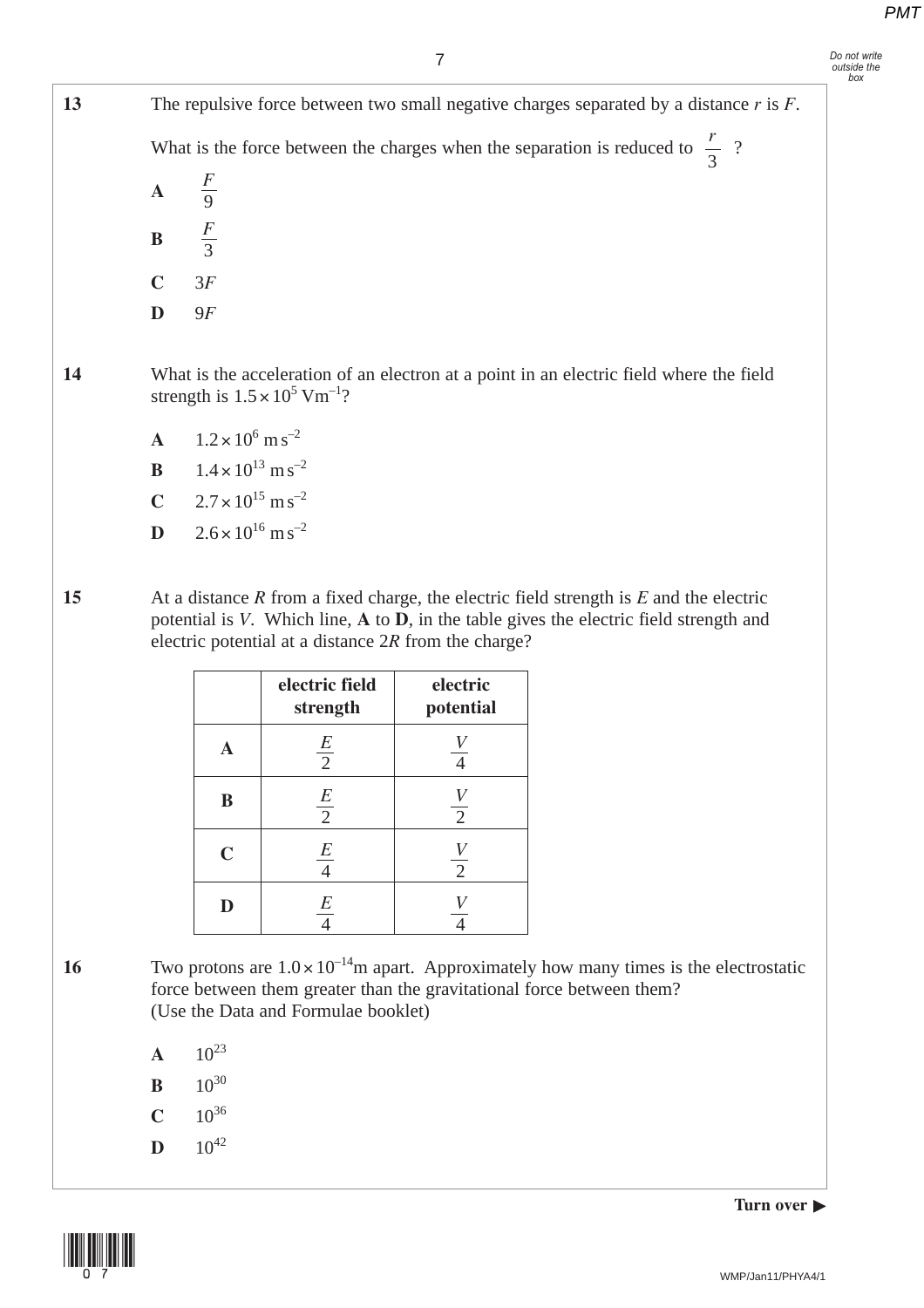**17** The graph shows how the charge stored by a capacitor varies with the pd applied across it.

8



Which line, **A** to **D**, in the table gives the capacitance and the energy stored when the potential difference is 5.0 V?

|             | capacitance/ $\mu$ F | energy stored/µJ |
|-------------|----------------------|------------------|
| A           | 2.0                  | 25               |
| B           | 2.0                  | 50               |
| $\mathbf C$ | 10.0                 | 25               |
| D           | 10.0                 | 50               |

- **18** A 10 mF capacitor is charged to 10 V and then discharged completely through a small motor. During the process, the motor lifts a weight of mass 0.10 kg. If 10% of the energy stored in the capacitor is used to lift the weight, through what approximate height will the weight be lifted?
	- **A** 0.05 m
	- **B** 0.10 m
	- **C** 0.50 m
	- **D** 1.00 m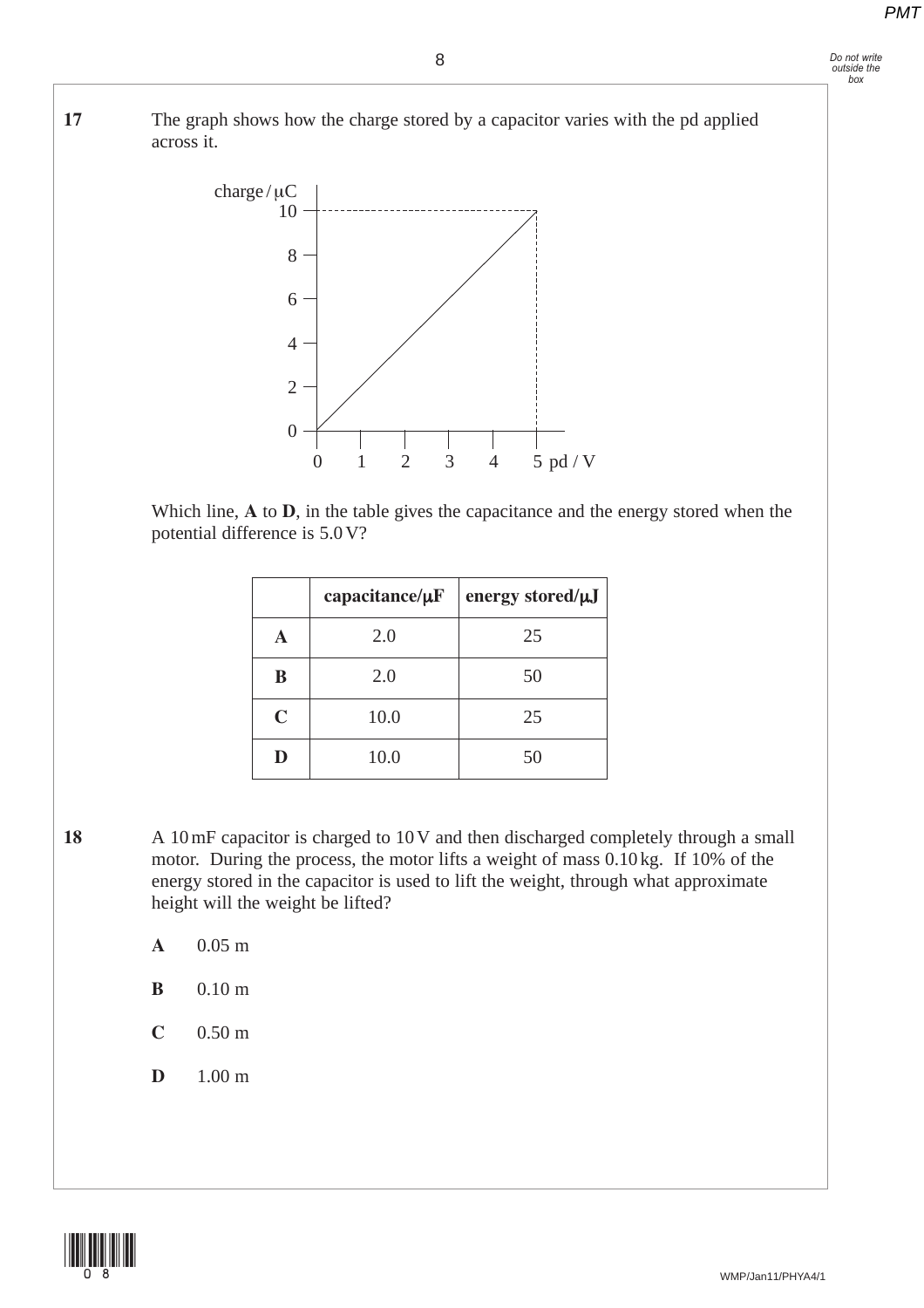- *Do not write outside the box*
- **19** A negatively charged particle moves at right angles to a uniform magnetic field. The magnetic force on the particle acts
	- **A** in the direction of the field.
	- **B** in the opposite direction to that of the field.
	- $C$  at an angle between  $0^{\circ}$  and  $90^{\circ}$  to the field.
	- **D** at right angles to the field.

**20** An electron moving with a constant speed enters a uniform magnetic field in a direction perpendicular to the magnetic field. What is the shape of the path that the electron would follow?

- **A** parabolic
- **B** circular
- **C** elliptical
- **D** a line parallel to the magnetic field

**21** 



A coil of 50 turns has a cross-sectional area of  $4.2 \times 10^{-3}$  m<sup>2</sup>. It is placed at an angle to a uniform magnetic field of flux density  $2.8 \times 10^{-2}$  T, as shown in the diagram, so that angle  $\theta = 50^\circ$ .

What is the change in flux linkage when the coil is rotated anticlockwise until  $\theta = 0^{\circ}$ ?

- **A** The flux linkage decreases by  $2.1 \times 10^{-3}$  Wb turns.
- **B** The flux linkage increases by  $2.1 \times 10^{-3}$  Wb turns.
- **C** The flux linkage decreases by  $3.8 \times 10^{-3}$  Wb turns.
- **D** The flux linkage increases by  $3.8 \times 10^{-3}$  Wb turns.
- 22 An aircraft, of wing span 60 m, flies horizontally at a speed of  $150 \text{ m s}^{-1}$ . If the vertical component of the Earth's magnetic field in the region of the plane is  $1.0 \times 10^{-5}$ T, what is the magnitude of the magnetic flux cut by the wings in 10 s?
	- **A**  $1.0 \times 10^{-5}$  Wb **B**  $1.0 \times 10^{-4}$  Wb
	- **C**  $9.0 \times 10^{-2}$  Wb
	- **D**  $9.0 \times 10^{-1}$  Wb

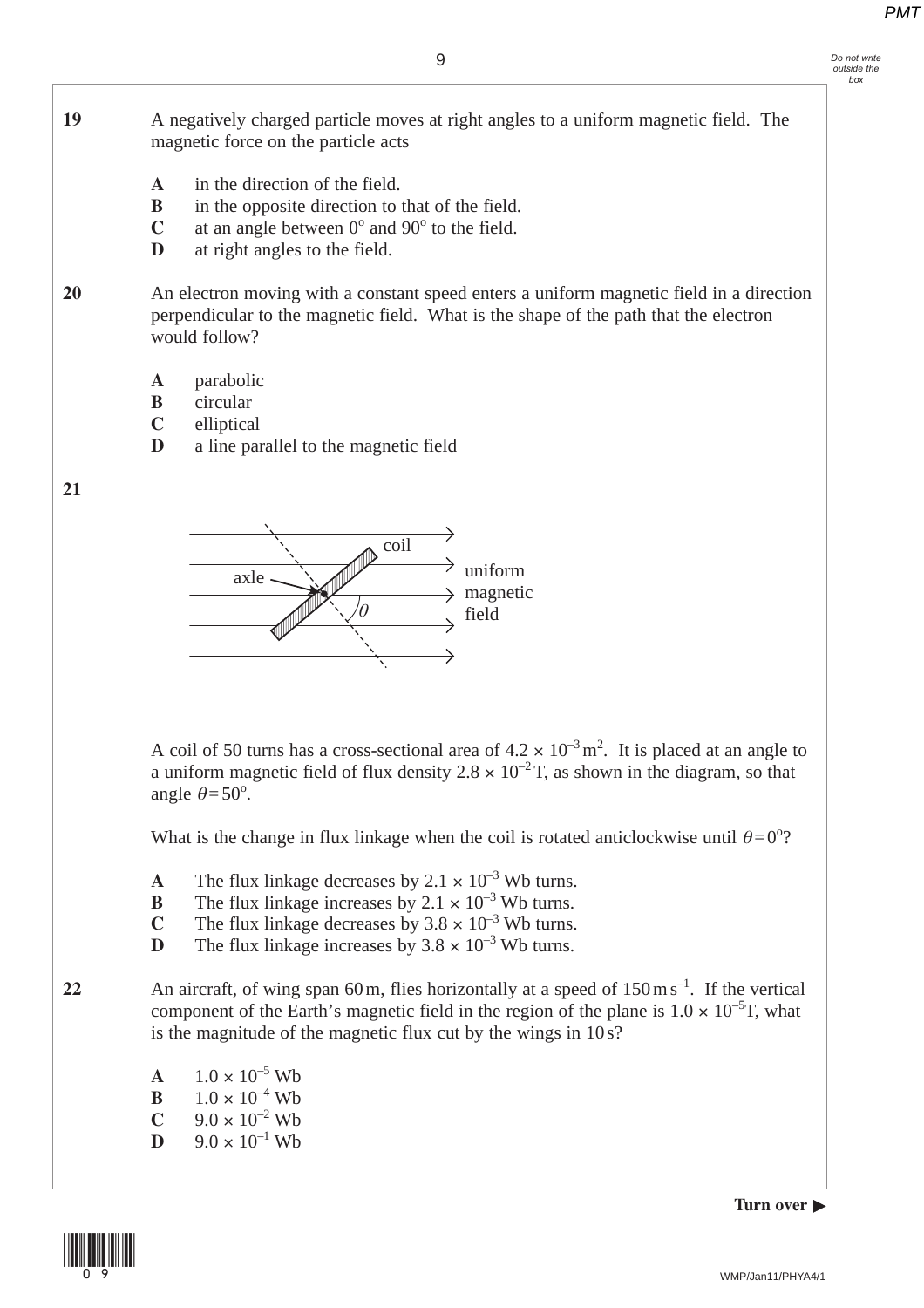*Do not write outside the box*



Three identical magnets **P**, **Q** and **R** are released simultaneously from rest and fall to the ground from the same height. **P** falls directly to the ground, **Q** falls through the centre of a thick conducting ring and **R** falls through a ring which is identical except for a gap cut into it. Which one of the statements below correctly describe the sequence in which the magnets reach the ground?

- **A P** and **R** arrive together followed by **Q**.
- **B P** and **Q** arrive together followed by **R**.
- **C P** arrives first, follow by **Q** which is followed by **R**.
- **D** All three magnets arrive simultaneously.

**24** The primary coil of a step-up transformer is connected to a source of alternating pd. The secondary coil is connected to a lamp.



Which line, **A** to **D**, in the table correctly describes the flux linkage and current through the secondary coil in relation to the primary coil?

| secondary magnetic flux linkage<br>primary magnetic flux linkage | secondary current<br>primary current |
|------------------------------------------------------------------|--------------------------------------|
|                                                                  |                                      |
|                                                                  |                                      |
|                                                                  |                                      |
|                                                                  |                                      |



**23**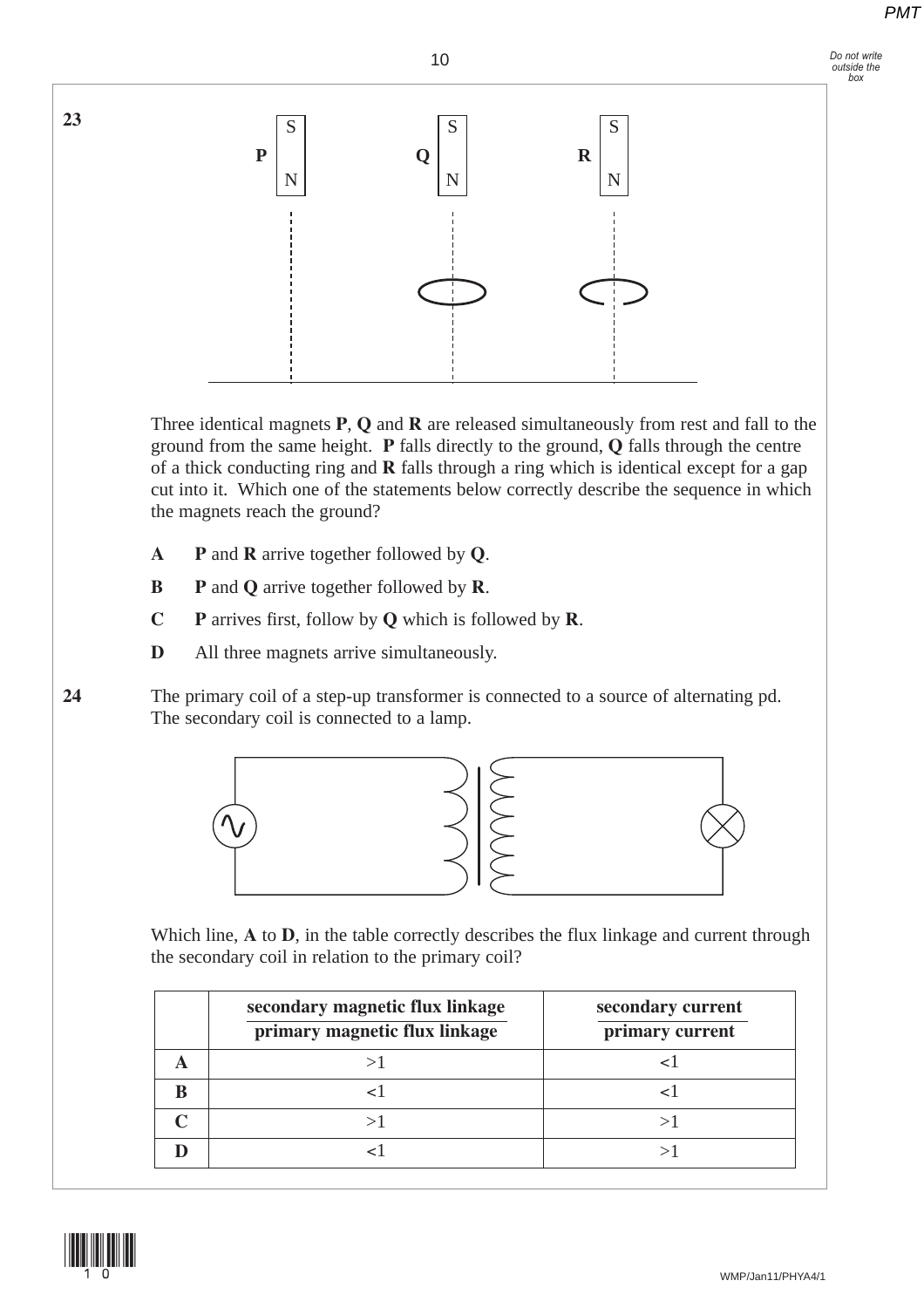*Do not write outside the box*

**25** A transformer has 1200 turns on the primary coil and 500 turns on the secondary coil. The primary coil draws a current of 0.25 A from a 240 V ac supply. If the efficiency of the transformer is 83%, what is the current in the secondary coil?

- **A** 0.10 A
- **B** 0.21 A
- **C** 0.50 A
- **D** 0.60 A

## **END OF QUESTIONS**